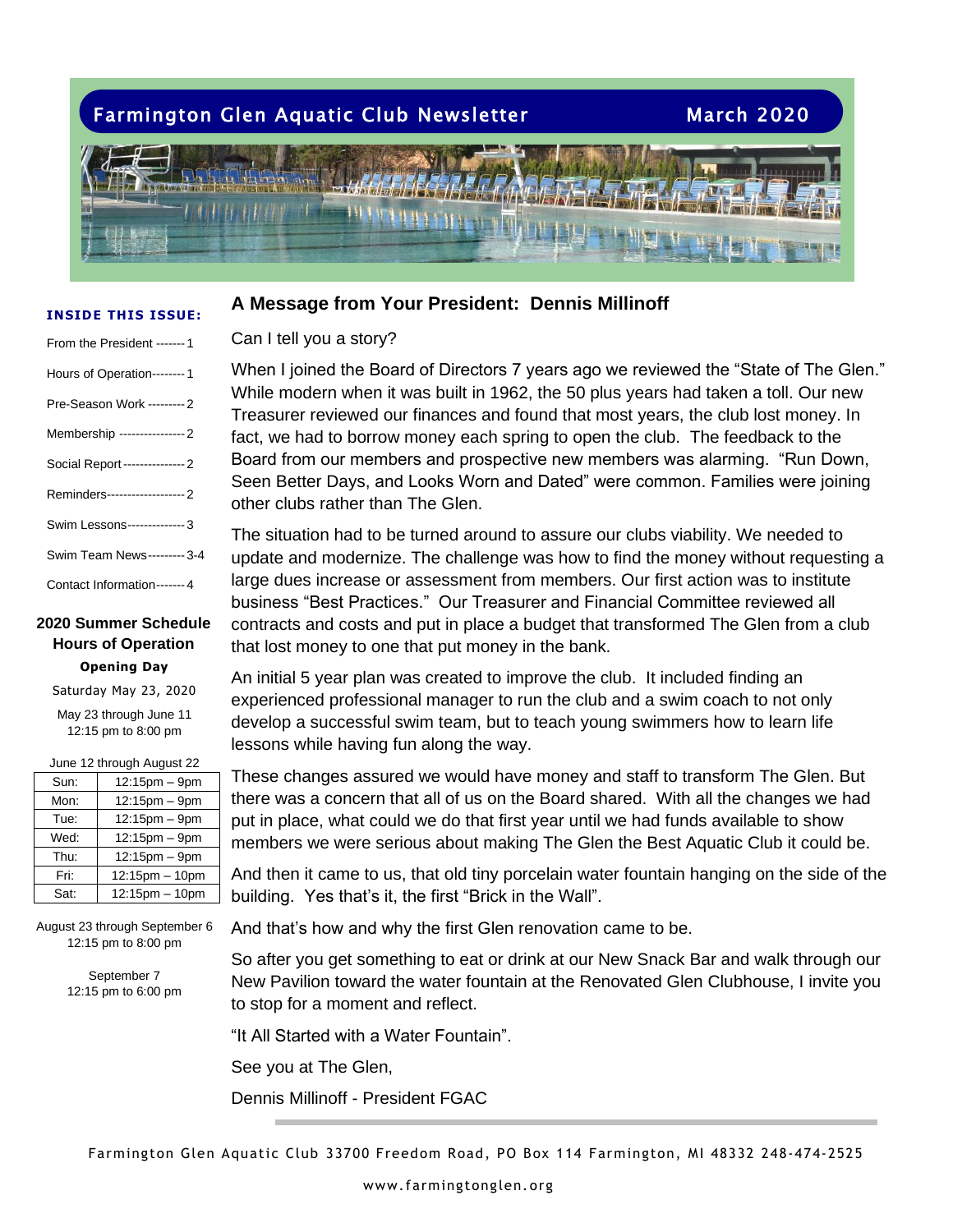



# **Reminders**

• All guest fees will be collected at the front desk. The guest fee is \$5.00 per guest and a \$15 max per family. Each family will still receive 1 free Family Pass for the summer.

- Anyone using the pool that is not appropriately reflected on file as a member will be considered a guest. Additionally, you will be charged a \$50 fee for not registering guests.
- The pool will be closed during FGAC swim meets and FGAC sponsored parties. Prior notice will be posted at the pool and on the Glen web site. During these pool closings, members are able to use participating local swim clubs. See staff for details.

# **Pre-Season Work Day – Cancelled for 2020**

Hello everyone!

Spring is here - and normally you would know what that means, but this year is not a normal one. Due to the construction of the new pavilion, there will be less cleanup required and there would be additional difficulties with scheduling a work day so as to not interfere with the construction.

As result, we have decided to cancel the work day this year.

# **Membership: Shelly Duk**

The Glen is picking up steam with its membership due to the closing of the Piemontese swim club in Farmington Hills. There are many inquiries about joining our swim club and all the Glen offers. I've given tours over the winter and will continue to give tours for those who would like to see the Glen up close and personally. If any of you have friends who were members of the Piemontese club, send them my way for tours, information on our swim club, swim team and social activities, please send them my way via email: membership@farmingtonglen.org .

Our membership is very strong for the 2020 season and we will keep many of the same things in place for the 2020 season that we did last year….hosting a fun and family day, having a booth at the farmer's market, continue to give tours to potential members. The Glen tends to sell about 30-35 bonds per season and much of that is thanks to our members who continue to brag about what a wonderful "stay-cation" the Glen is. If you would like a yard sign to help us promote memberships at the Glen, we have them!

Keep thinking those warm thoughts and summer will be here before we know it! Woohoo!!

# **Social Committee: Stacy Sukockas Buatti The 2020 Farmington Glen's Summer UNDER THE NEW PAVILION**

Another great social scene is planned for this upcoming summer with some great classic events and a few new parties to include for all age groups. Get ready to mix it up under our new pavilion, splash around and have fun!

Follow us on Twitter: @Farm GlenSocial and on Facebook: @FarmingtonGlen

- Pavilion Grand Opening at Memorial Day Parade & Summer Kick off BBQ
- Open House for new members on Sunday, June 14th
- Ladies Night Bring a group of your favorite ladies for a great night of shopping, drinks, edibles, desserts & swimming
- The Glen **"Uncorked & Untapped"** An adult evening with wine & beer
- Info tent at the Farmington Farmer's Market on Kid's Day
- 4th of July Family Picnic Potluck
- Adult Swim Nights
- Evening Float Nights Bring your floatables and purchase a \$1 Root beer or Vernor's float
- Family Day with huge water slide
- Last of Summer Potluck
- Adult & Kids Trivia Night
- Events with the Huron River Club or dinner out at the club for Glen members
- Private parties are welcomed at the Glen with tent rental options Ask pool manager for availability & rates

Please contact Social Board Chair, Stacy Sukockas Buatti 248-320-4000 or at [social@farmingtonglen.org](mailto:social@farmingtonglen.org)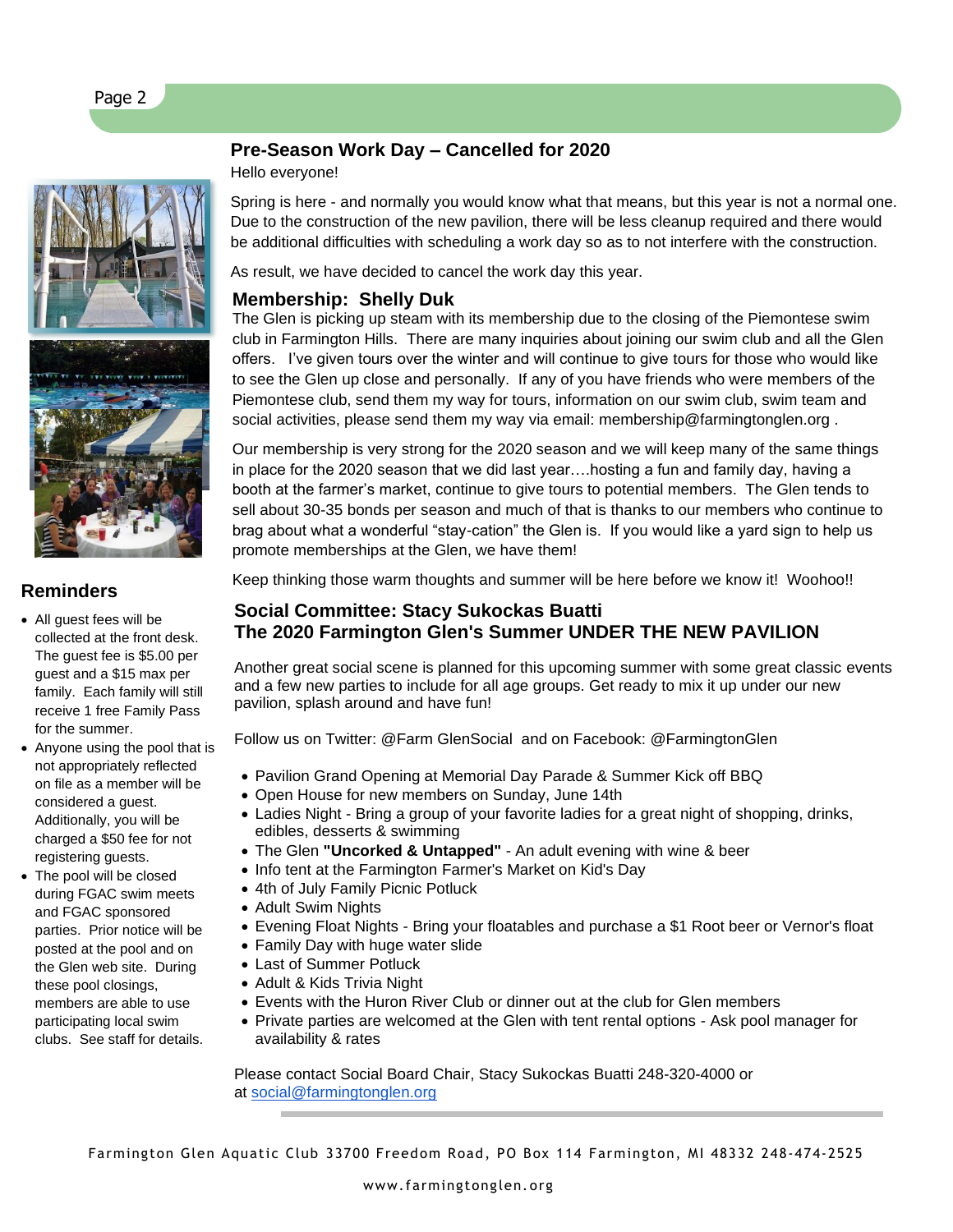# **Swim Lessons**

Page 3

FGAC offers swim lessons led by a team of enthusiastic Red Cross certified instructors. We offer four different swim levels, each weekday morning. Our team offers both private lessons and group lessons.

To schedule a class or for more information contact swimlessons@ farmingtonglen.org



$$
\frac{1}{\sqrt{2}}\sum_{i=1}^{n} \frac{1}{\sqrt{2}}\left(\frac{1}{\sqrt{2}}\right)^2
$$

# **SWIM TEAM**

The reigning NSSL Champion Glen swim team is gearing up for the 2020 season and still riding high from the best season yet. Our fantastic coaching staff will be returning this year including head coach Drew Hansz and assistant coaches Molly Tyler, Gloria Martinez Perez, Katie Goncalves, Katie Tyler and Charlie Jones.

Our team continues to grow every year. Our all-inclusive environment focused on effort, discipline and fun allows Glen swimmers learn that hard work pays off and can be a lot of fun along the way.

Last Season we had our best season yet:

- Winning the NSSL League Championship
- Finishing undefeated in dual meets, for the 2<sup>nd</sup> year in a row!

### *Ready to Join the Swim Team?*

The swim team is a great way to meet people at the Glen. Whether your child is learning to swim, a seasoned year-round swimmer or somewhere in-between there is a place for them on the team.

Swim team membership is open to any Glen member who is 18 years of age or younger and are able to jump into the pool independently, put their faces in the water and blow bubbles and propel themselves to the flags from the wall. If they aren't ready for the team yet consider our fantastic swim lesson program.

Information on the team can be found at through the link on the Glen page or at [www.glenswimteam.com](http://www.glenswimteam.com/) or join us at the **Kick-off meeting on Wed. April 29th at 6:30 pm at the Downtown Farmington branch of the Farmington Public Library.**

The kick off meeting is a great place to ask questions, meet the coaches and sign up for volunteer positions. Also, as always, Drew will reveal this year's Totem.

### **Online Registration**

Online registration is open now at [www.glenswimteam.com.](http://www.glenswimteam.com/) Please contact Sara Stilwill @ [glengatorbooster@gmail.com](mailto:glengatorbooster@gmail.com) if you have any questions.

# **SWIM LESSONS**

Our highly respected lesson program will run in week long sessions from June 15<sup>th</sup> until July 24<sup>th</sup>. Lessons are from 11:35-12:15 pm weekday mornings and are taught by our coaching staff. Lesson swimmers are invited to participate in and exhibition event at our home swim meets. Lesson Registration will be available on the swim team website @ [www.glenswimteam.com.](http://www.glenswimteam.com/)

If you have questions about lessons please email to [swimlessons@farmingtonglen.org](mailto:swimlessons@farmingtonglen.org)